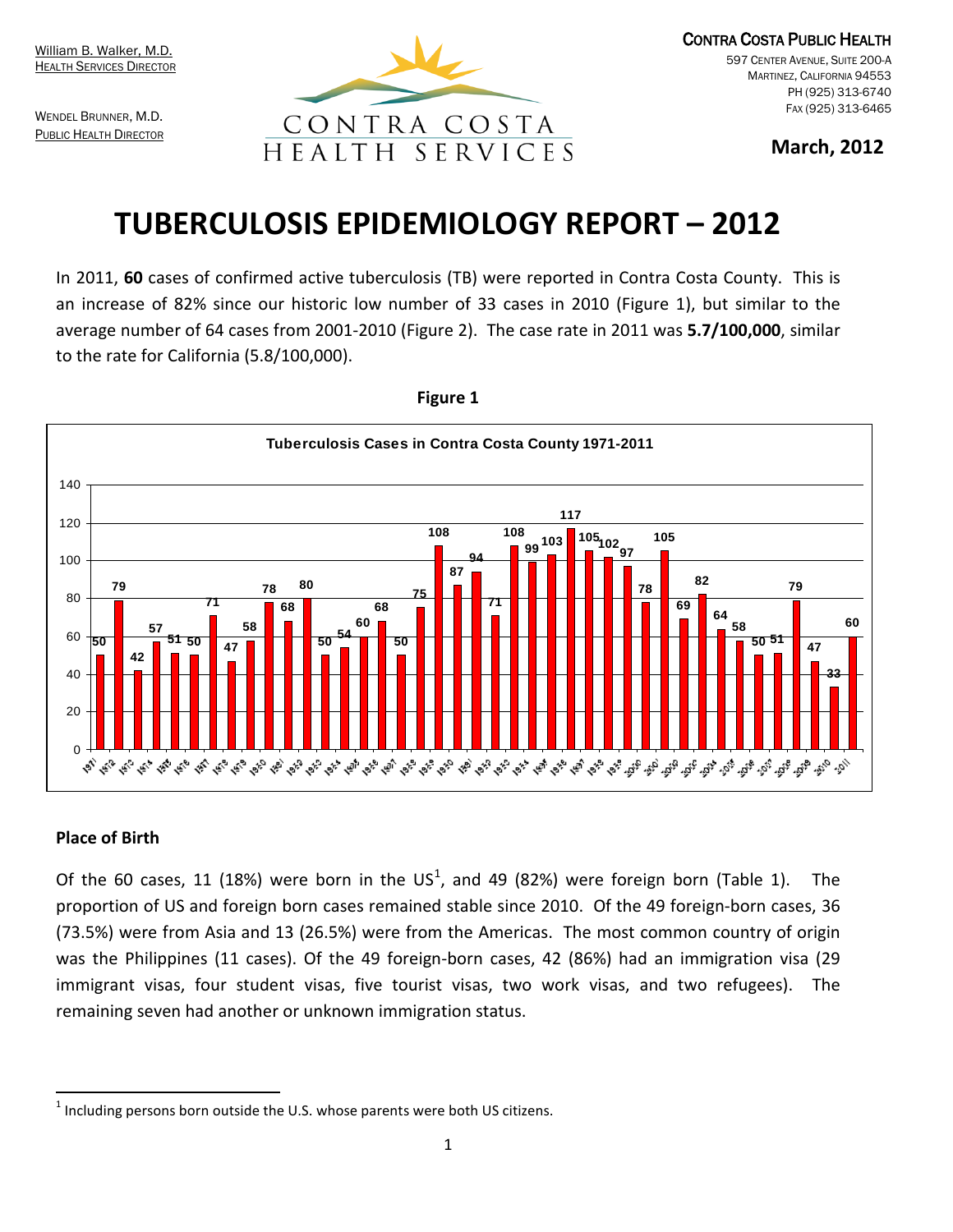| igur |  |
|------|--|
|------|--|



# **Demographic Characteristics**

Of the 60 cases, 35 (58%) were Asians, 15 (25%) were Hispanics, five (8.3%) were African Americans and five (8.3%) were Whites (two US born and three foreign born). There were **four pediatric[2](#page-1-0) cases**. Of these, three were US born and one was foreign born. Two were Hispanics and two were Asians. 29 (48%) cases were from West County, an increase of 164% compared with 11 cases (33%) in 2010. The proportions of cases from the Central and East County regions both declined.

## **Risk Factors and Co-morbidities**

Among our cases, 7 (12%) had a substance use disorder<sup>[3](#page-1-1)</sup> and 4 (6.7%) were homeless. Two (3.3%) had HIV infection, 48 (80%) were HIV negative, and ten (17%) had an unknown HIV status. Nine (15%) had diabetes, and three (5%) had end-stage renal disease. One was on post-transplant immunosuppressive therapy. None was on anti-TNF-α suppressive therapy or immunosuppressed from other causes.

<span id="page-1-0"></span> $2$  Under the age of 14 years.

<span id="page-1-1"></span><sup>&</sup>lt;sup>3</sup> Including injection drug use, non-injection drug use and excessive alcohol use.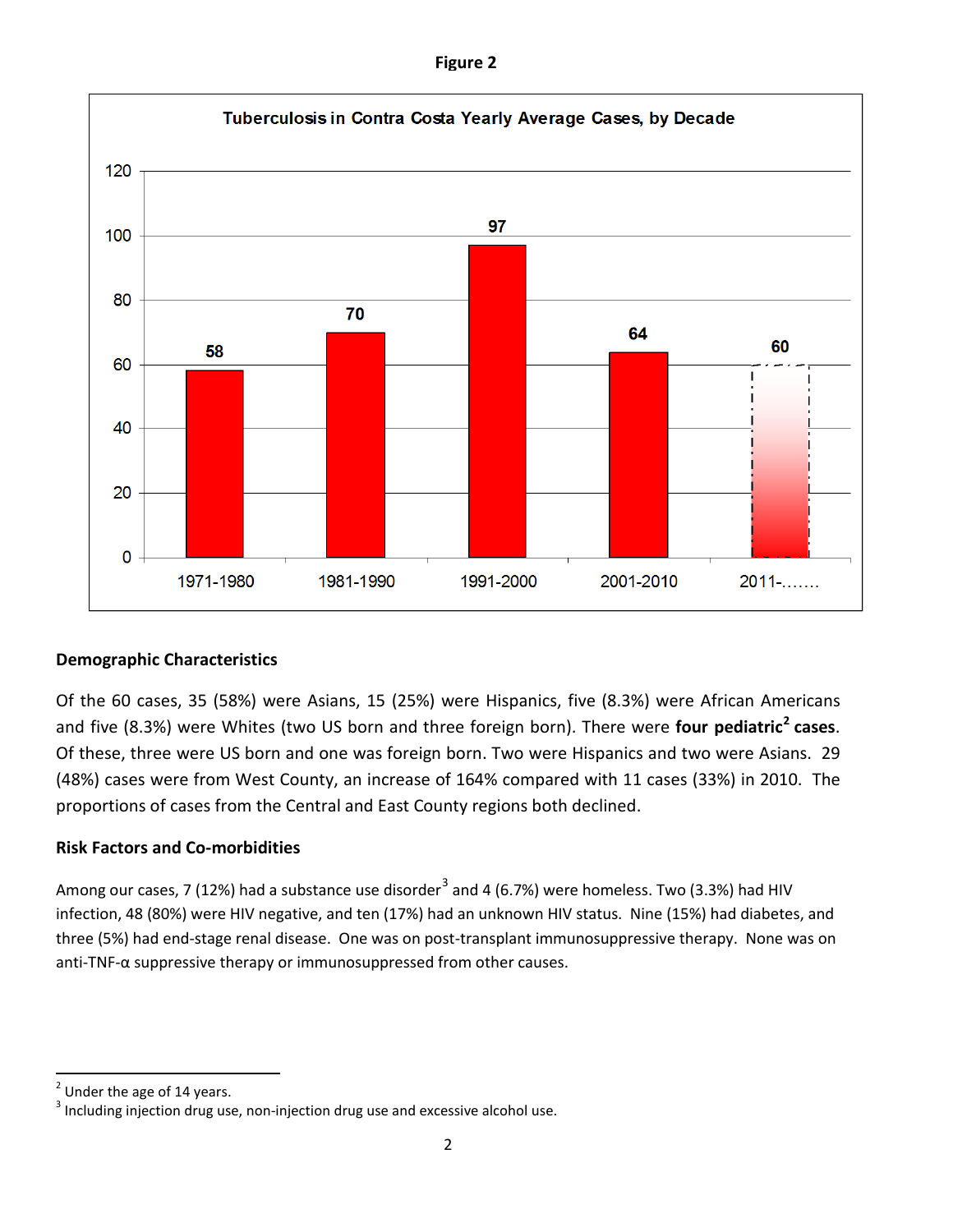| abi<br>ı |  |
|----------|--|
|----------|--|

| Year                    | 2006     | 2007     | 2008     | 2009     | 2010     | 2011     |
|-------------------------|----------|----------|----------|----------|----------|----------|
| <b>Total Cases</b>      | 50       | 51       | 79       | 47       | 33       | 60       |
| Gender                  |          |          |          |          |          |          |
| <b>Male</b>             | 32 (64%) | 30 (59%) | 50 (63%) | 30 (64%) | 22 (67%) | 33 (55%) |
| <b>Female</b>           | 18 (36%) | 21 (41%) | 29 (37%) | 17 (36%) | 11 (33%) | 27 (45%) |
| Age                     |          |          |          |          |          |          |
| 0-14 years              | 1(2%)    | 3(6%)    | 4 (5%)   | 2(4%)    | 0        | 4 (6.7%) |
| 15-24 years             | 10 (20%) | 6 (12%)  | 8 (10%)  | 3(6%)    | 4 (12%)  | 5(8.3%)  |
| 25-44 years             | 16 (32%) | 12 (24%) | 31 (39%) | 16 (34%) | 10 (30%) | 20 (33%) |
| 45-64 years             | 12 (24%) | 19 (37%) | 19 (24%) | 12 (26%) | 11 (33%) | 14 (23%) |
| 65 years                | 11(22%)  | 11 (22%) | 17 (22%) | 14 (30%) | 8(24%)   | 17 (28%) |
| Race/Ethnicity          |          |          |          |          |          |          |
| White                   | 4 (8%)   | 5 (10%)  | 9(11%)   | 5 (11%)  | 1(3%)    | 5(8.3%)  |
| <b>African American</b> | 13 (26%) | 12 (24%) | 15 (19%) | 6 (13%)  | 6(18%)   | 5(8.3%)  |
| <b>Hispanic</b>         | 10 (20%) | 12 (24%) | 21 (27%) | 11 (23%) | 9(27%)   | 15 (25%) |
| Asian/Pl                | 22 (44%) | 22 (41%) | 34 (43%) | 25 (53%) | 17 (52%) | 35 (58%) |
| Country of Origin       |          |          |          |          |          |          |
| <b>US Born</b>          | 21 (42%) | 19 (37%) | 24 (30%) | 10 (21%) | 6 (18%)  | 11 (18%) |
| <b>Foreign Born</b>     | 29 (58%) | 32 (63%) | 55 (70%) | 37 (79%) | 27 (82%) | 49 (82%) |
| <b>County Region</b>    |          |          |          |          |          |          |
| West                    | 16 (32%) | 20 (39%) | 39(49%)  | 21 (45%) | 11 (33%) | 29 (48%) |
| <b>Central</b>          | 18 (36%) | 15 (29%) | 18 (23%) | 17 (35%) | 12 (36%) | 15 (25%) |
| East                    | 16 (32%) | 16 (31%) | 22 (28%) | 9 (19%)  | 10 (30%) | 16 (27%) |
| <b>Risk Factor</b>      |          |          |          |          |          |          |
| <b>Substance Abuse</b>  | 8(16%)   | 9(18%)   | 10 (13%) | 4 (9%)   | 4 (12%)  | 7 (12%)  |
| <b>Homelessness</b>     | 4 (8%)   | 3(6%)    | 5(6%)    | 2(4%)    | 0        | 4(6.7%)  |

#### **Drug resistance**

Of the 26 cases with a positive culture, 2[4](#page-2-0) had susceptibility tests done to first line drugs<sup>4</sup>. Three (12.5%) had INH resistance (with or without resistance to other drugs), including one who had **multidrug-resistant TB (MDR TB)** [5](#page-2-1) . That isolate was resistant to 7 drugs (isoniazid, rifampin, ethambutol, pyrazinamide, streptomycin, ethionamide and moxifloxacin), making it our first case of "pre-extensively drug resistant (pre-XDR) TB<sup>[6](#page-2-2)</sup>" since that term was defined. Seven additional pulmonary cases had negative sputum cultures; five did not have cultures done; and one had an unknown culture result.

<span id="page-2-2"></span><span id="page-2-1"></span>

<span id="page-2-0"></span><sup>&</sup>lt;sup>4</sup> Isoniazid, rifampin, ethambutol and pyrazinamide.<br><sup>5</sup> "MDR TB" is defined as resistance to at least isoniazid and rifampin.<br><sup>6</sup> "XDR TB" is defined as MDR TB which is also resistant to **both** a fluoroquinolone **and** a (kanamycin, capreomycin or amikacin). "Pre-XDR TB" is MDR TB also resistant to **either** a fluoroquinolone **or** a second-line injectable agent.